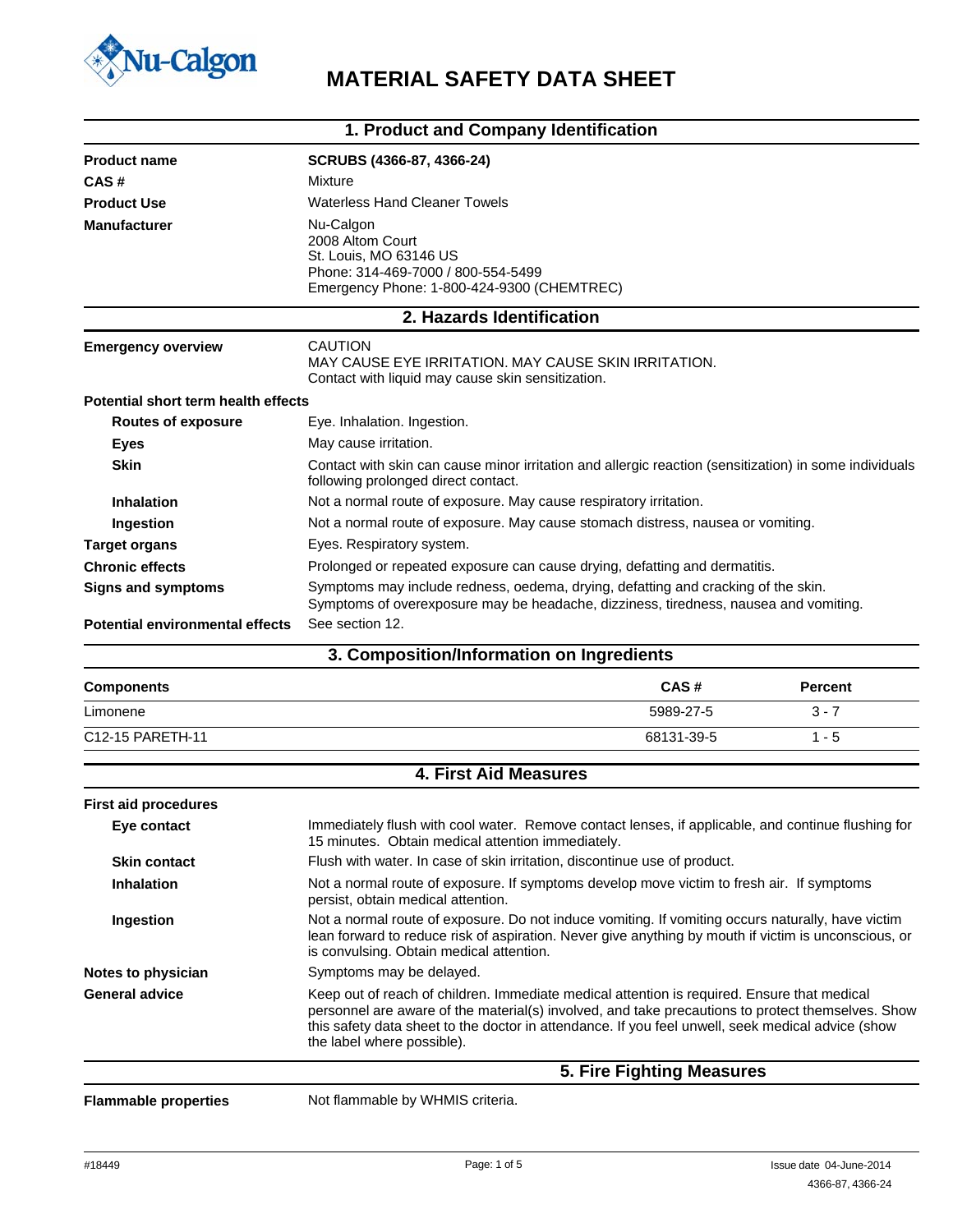| <b>Extinguishing media</b>                           |                                                                                                                                                                                                 |                         |  |
|------------------------------------------------------|-------------------------------------------------------------------------------------------------------------------------------------------------------------------------------------------------|-------------------------|--|
| Suitable extinguishing                               | Dry chemical. Carbon dioxide. Water spray. Foam.                                                                                                                                                |                         |  |
| media<br>Unsuitable extinguishing<br>media           | Not available                                                                                                                                                                                   |                         |  |
| <b>Protection of firefighters</b>                    |                                                                                                                                                                                                 |                         |  |
| <b>Specific hazards arising</b><br>from the chemical | Not available                                                                                                                                                                                   |                         |  |
| Protective equipment for<br>firefighters             | Firefighters should wear full protective clothing including self contained breathing apparatus.                                                                                                 |                         |  |
| <b>Hazardous combustion</b><br>products              | May include and are not limited to: Oxides of carbon. Oxides of sulfur. Hydrogen sulfide.                                                                                                       |                         |  |
| <b>Explosion data</b>                                |                                                                                                                                                                                                 |                         |  |
| Sensitivity to mechanical<br>impact                  | Not available.                                                                                                                                                                                  |                         |  |
| <b>Sensitivity to static</b><br>discharge            | Not available.                                                                                                                                                                                  |                         |  |
|                                                      | <b>6. Accidental Release Measures</b>                                                                                                                                                           |                         |  |
| <b>Personal precautions</b>                          | Avoid contact with eyes. Avoid inhalation of vapour, fumes, dust and/or mist from the spilled<br>material.                                                                                      |                         |  |
| <b>Environmental precautions</b>                     | Do not discharge into lakes, streams, ponds or public waters.                                                                                                                                   |                         |  |
| <b>Methods for containment</b>                       | Prevent entry into waterways, sewers, basements or confined areas.                                                                                                                              |                         |  |
| Methods for cleaning up                              | Pick up and discard towel.                                                                                                                                                                      |                         |  |
|                                                      | 7. Handling and Storage                                                                                                                                                                         |                         |  |
| <b>Handling</b>                                      | Avoid contact with eyes, lips and mouth.<br>Use good industrial hygiene practices in handling this material.                                                                                    |                         |  |
|                                                      | When using do not eat or drink.                                                                                                                                                                 |                         |  |
| <b>Storage</b>                                       | Keep out of the reach of children.<br>Store in a closed container away from incompatible materials.<br>Keep away from heat, open flames or other sources of ignition.<br>Protect from freezing. |                         |  |
|                                                      | 8. Exposure Controls/Personal Protection                                                                                                                                                        |                         |  |
| <b>Exposure limits</b>                               | Chemicals listed in section 3 that are not listed here do not have established limit values for<br>ACGIH.                                                                                       |                         |  |
| <b>Engineering controls</b>                          | General ventilation normally adequate.                                                                                                                                                          |                         |  |
| Personal protective equipment                        |                                                                                                                                                                                                 |                         |  |
| <b>Eye/Face protection</b>                           | Not normally required.                                                                                                                                                                          |                         |  |
| <b>Hand protection</b>                               | Not required                                                                                                                                                                                    |                         |  |
| Skin and body protection                             | Not normally required.                                                                                                                                                                          |                         |  |
| <b>Respiratory protection</b>                        | Not normally required if good ventilation is maintained.                                                                                                                                        |                         |  |
| <b>General hygiene</b><br>considerations             | Avoid contact with eyes. Handle in accordance with good industrial hygiene and safety practices.                                                                                                |                         |  |
|                                                      | 9. Physical and Chemical Properties                                                                                                                                                             |                         |  |
| <b>Appearance</b>                                    | Liquid saturated on wipe                                                                                                                                                                        |                         |  |
| <b>Colour</b>                                        | Opaque white                                                                                                                                                                                    |                         |  |
| Form                                                 | Towelettes.                                                                                                                                                                                     |                         |  |
| <b>Odour</b>                                         | Citrus                                                                                                                                                                                          |                         |  |
| <b>Odour threshold</b>                               | Not available.                                                                                                                                                                                  |                         |  |
| <b>Physical state</b>                                | Solid.                                                                                                                                                                                          |                         |  |
| pH                                                   | $9.8 \pm 0.5$                                                                                                                                                                                   |                         |  |
| <b>Freezing point</b>                                | Not available.                                                                                                                                                                                  |                         |  |
| <b>Boiling point</b>                                 | 100 °C (212 °F) (liquid)                                                                                                                                                                        |                         |  |
| #18449                                               | Page: 2 of 5                                                                                                                                                                                    | Issue date 04-June-2014 |  |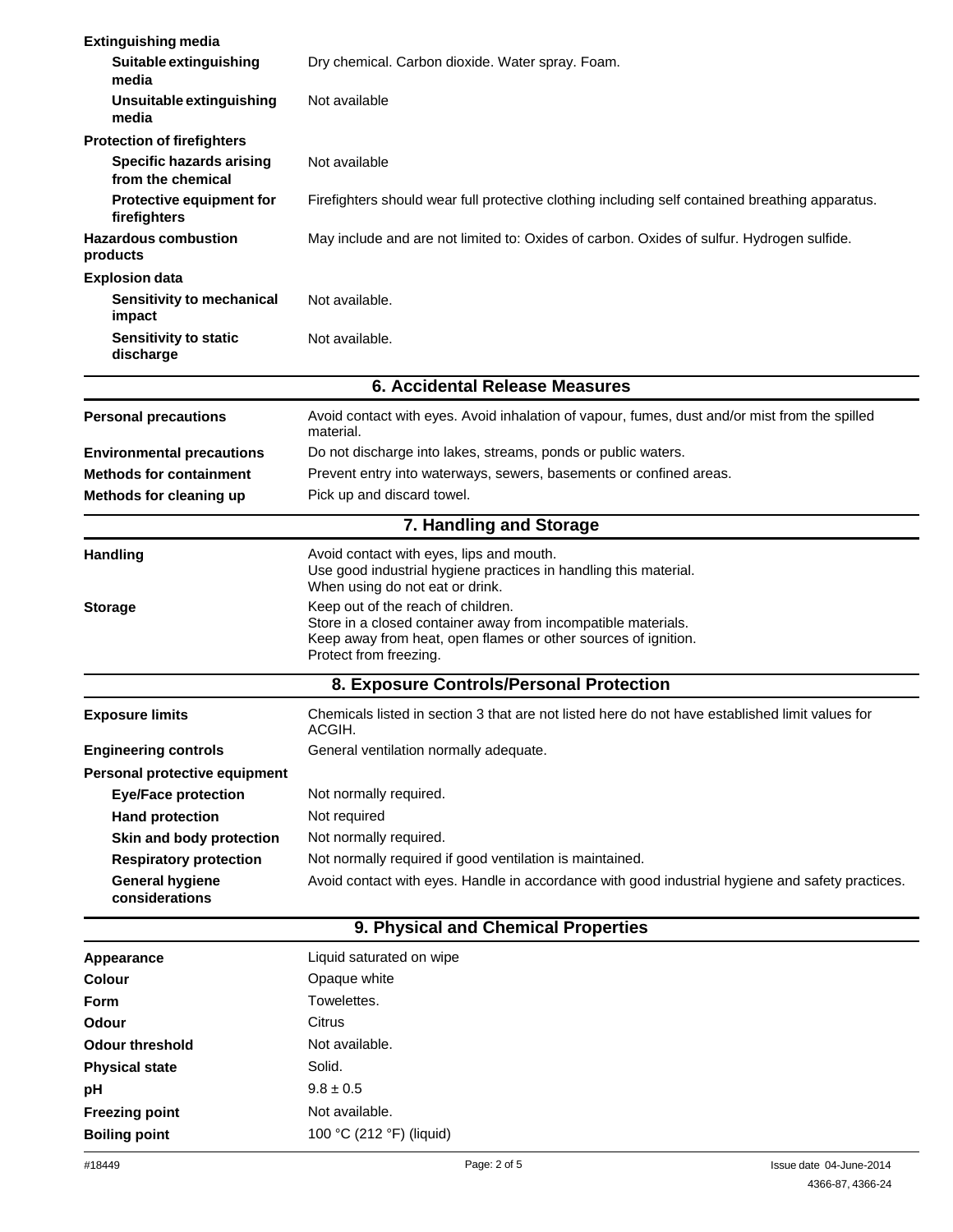| Pour point                                               | Not available.         |  |  |
|----------------------------------------------------------|------------------------|--|--|
| <b>Evaporation rate</b>                                  | Not available          |  |  |
| <b>Flash point</b>                                       | None to boiling (PMCC) |  |  |
| <b>Auto-ignition temperature</b>                         | Not available          |  |  |
| <b>Flammability Limits in Air,</b><br>Upper, % by Volume | Not available.         |  |  |
| Flammability Limits in Air,<br>Lower, % by Volume        | Not available          |  |  |
| <b>Heat of combustion</b>                                | Not available.         |  |  |
| Vapour pressure                                          | Not available          |  |  |
| <b>Vapour density</b>                                    | >1                     |  |  |
| <b>Specific gravity</b>                                  | 0.986 (Liquid)         |  |  |
| <b>Partition coefficient</b><br>(n-octanol/water)        | Not available.         |  |  |
| <b>Solubility (Water)</b>                                | Wipe is not soluble    |  |  |
| <b>Relative density</b>                                  | Not available.         |  |  |
| <b>Viscosity</b>                                         | Not available.         |  |  |
| <b>VOC</b>                                               | < 8                    |  |  |
| <b>Percent volatile</b>                                  | Not available          |  |  |

# **10. Stability and Reactivity**

| <b>Reactivity</b><br><b>Possibility of hazardous</b><br>reactions | This product may react with strong oxidising agents.<br>Hazardous polymerisation does not occur. |
|-------------------------------------------------------------------|--------------------------------------------------------------------------------------------------|
| <b>Chemical stability</b>                                         | Stable under recommended storage conditions.                                                     |
| <b>Conditions to avoid</b>                                        | Do not mix with other chemicals.                                                                 |
| Incompatible materials                                            | Acids. Oxidizers. Reducing Agents.                                                               |
| <b>Hazardous decomposition</b><br>products                        | May include and are not limited to: Oxides of carbon. Oxides of sulfur. Hydrogen sulphide.       |

### **11. Toxicological Information**

| <b>Toxicological data</b>         |                |                     |
|-----------------------------------|----------------|---------------------|
| <b>Components</b>                 | <b>Species</b> | <b>Test results</b> |
| C12-15 PARETH-11 (CAS 68131-39-5) |                |                     |
| <b>Acute</b>                      |                |                     |
| Dermal                            |                |                     |
| LD50                              | Rabbit         | 2500 mg/kg          |
|                                   |                | 2000 mg/kg          |
| Inhalation                        |                |                     |
| LC50                              | Not available  |                     |
| Oral                              |                |                     |
| LD50                              | Rat            | 1600 mg/kg          |
| Limonene (CAS 5989-27-5)          |                |                     |
| <b>Acute</b>                      |                |                     |
| Dermal                            |                |                     |
| LD50                              | Rabbit         | > 5000 mg/kg        |
| Inhalation                        |                |                     |
| <b>LC50</b>                       | Not available  |                     |
| Oral                              |                |                     |
| LD50                              | Mouse          | 5600 mg/kg          |
|                                   | Rat            | 4400 mg/kg          |
|                                   |                |                     |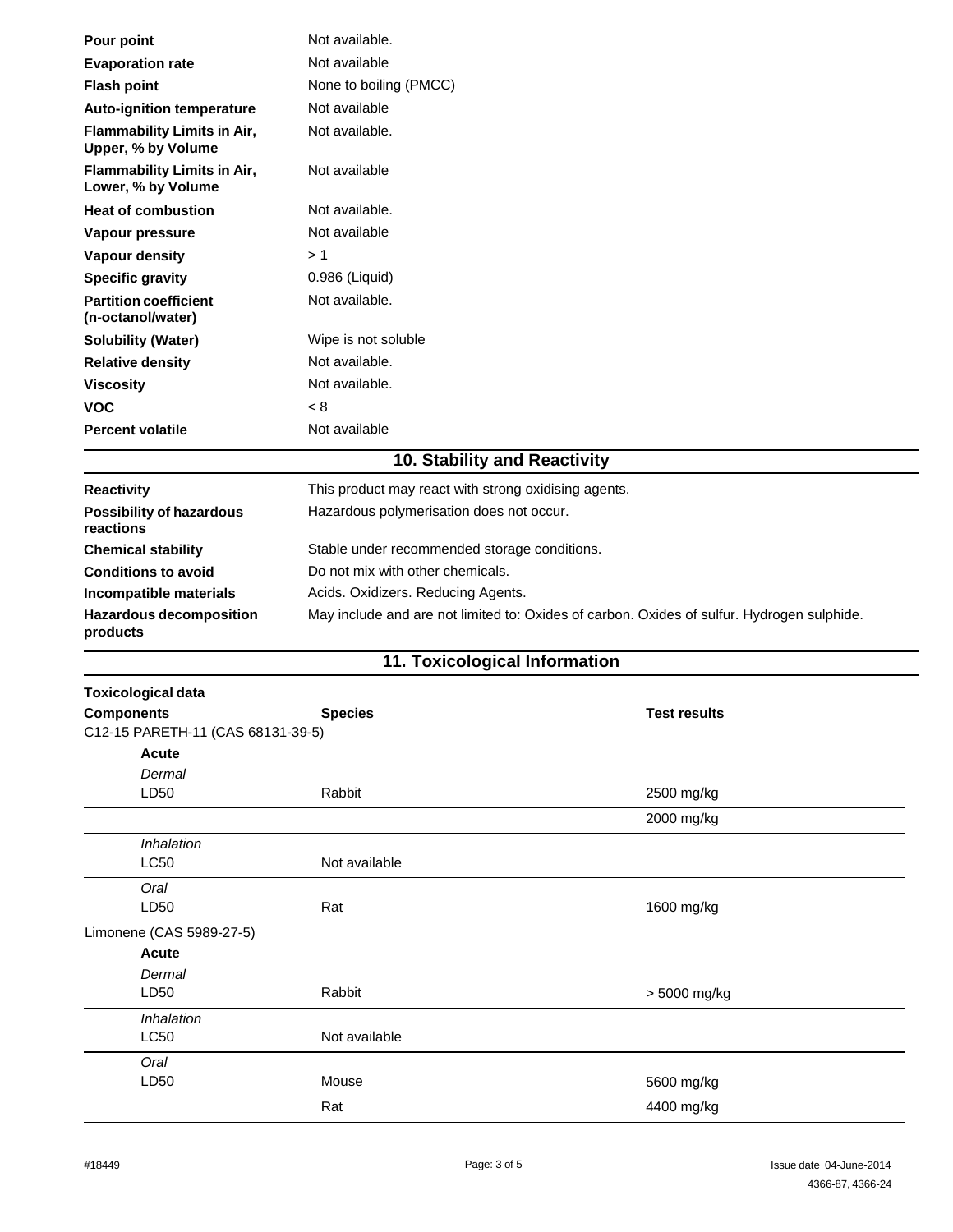| <b>Effects of acute exposure</b>                              |                                                                                                                                                                                                                                                                                                                              |                                                                                             |                                                                 |  |
|---------------------------------------------------------------|------------------------------------------------------------------------------------------------------------------------------------------------------------------------------------------------------------------------------------------------------------------------------------------------------------------------------|---------------------------------------------------------------------------------------------|-----------------------------------------------------------------|--|
| Eye contact                                                   | May cause irritation.                                                                                                                                                                                                                                                                                                        |                                                                                             |                                                                 |  |
| <b>Skin contact</b>                                           | Contact with skin can cause minor irritation and allergic reaction (sensitization) in some<br>individuals following prolonged direct contact.                                                                                                                                                                                |                                                                                             |                                                                 |  |
| <b>Inhalation</b>                                             |                                                                                                                                                                                                                                                                                                                              | Not a normal route of exposure. May cause respiratory irritation.                           |                                                                 |  |
| Ingestion                                                     |                                                                                                                                                                                                                                                                                                                              | Not a normal route of exposure. May cause stomach distress, nausea or vomiting.             |                                                                 |  |
| <b>Sensitisation</b>                                          |                                                                                                                                                                                                                                                                                                                              | Non-hazardous by WHMIS criteria.                                                            |                                                                 |  |
| <b>Chronic effects</b>                                        |                                                                                                                                                                                                                                                                                                                              | Non-hazardous by WHMIS criteria.                                                            |                                                                 |  |
| Carcinogenicity                                               |                                                                                                                                                                                                                                                                                                                              | Non-hazardous by WHMIS criteria.                                                            |                                                                 |  |
| IARC Monographs. Overall Evaluation of Carcinogenicity        |                                                                                                                                                                                                                                                                                                                              |                                                                                             |                                                                 |  |
| Limonene (CAS 5989-27-5)                                      |                                                                                                                                                                                                                                                                                                                              |                                                                                             | Volume 73 - 3 Not classifiable as to carcinogenicity to humans. |  |
| <b>Mutagenicity</b>                                           | Non-hazardous by WHMIS criteria.                                                                                                                                                                                                                                                                                             |                                                                                             |                                                                 |  |
| <b>Reproductive effects</b>                                   |                                                                                                                                                                                                                                                                                                                              | Non-hazardous by WHMIS criteria.                                                            |                                                                 |  |
| <b>Teratogenicity</b>                                         |                                                                                                                                                                                                                                                                                                                              | Non-hazardous by WHMIS criteria.                                                            |                                                                 |  |
| <b>Name of Toxicologically</b><br><b>Synergistic Products</b> | Not available.                                                                                                                                                                                                                                                                                                               |                                                                                             |                                                                 |  |
|                                                               |                                                                                                                                                                                                                                                                                                                              | 12. Ecological Information                                                                  |                                                                 |  |
| <b>Ecotoxicity</b>                                            |                                                                                                                                                                                                                                                                                                                              | Components of this product have been identified as having potential environmental concerns. |                                                                 |  |
| Ecotoxicological data                                         |                                                                                                                                                                                                                                                                                                                              |                                                                                             |                                                                 |  |
| <b>Components</b>                                             |                                                                                                                                                                                                                                                                                                                              | <b>Species</b>                                                                              | <b>Test results</b>                                             |  |
| C12-15 PARETH-11 (CAS 68131-39-5)                             |                                                                                                                                                                                                                                                                                                                              |                                                                                             |                                                                 |  |
| <b>Aquatic</b>                                                |                                                                                                                                                                                                                                                                                                                              |                                                                                             |                                                                 |  |
| Crustacea                                                     | <b>EC50</b>                                                                                                                                                                                                                                                                                                                  | Water flea (Ceriodaphnia dubia)                                                             | 0.37 - 0.43 mg/l, 48 hours                                      |  |
| Fish                                                          | <b>LC50</b>                                                                                                                                                                                                                                                                                                                  | Channel catfish (Ictalurus punctatus)                                                       | 1.04 - 1.39 mg/l, 96 hours                                      |  |
| Limonene (CAS 5989-27-5)                                      |                                                                                                                                                                                                                                                                                                                              |                                                                                             |                                                                 |  |
| <b>Aquatic</b>                                                |                                                                                                                                                                                                                                                                                                                              |                                                                                             |                                                                 |  |
| Crustacea                                                     | <b>EC50</b>                                                                                                                                                                                                                                                                                                                  | Water flea (Daphnia pulex)                                                                  | 69.6 mg/l, 48 hours                                             |  |
| Fish                                                          | <b>LC50</b>                                                                                                                                                                                                                                                                                                                  | Fathead minnow (Pimephales promelas) 0.619 - 0.796 mg/l, 96 hours                           |                                                                 |  |
| Persistence and degradability                                 | Not available.                                                                                                                                                                                                                                                                                                               |                                                                                             |                                                                 |  |
| <b>Bioaccumulation/accumulation</b>                           | Not available                                                                                                                                                                                                                                                                                                                |                                                                                             |                                                                 |  |
| <b>Mobility in environmental</b><br>media                     | Not available.                                                                                                                                                                                                                                                                                                               |                                                                                             |                                                                 |  |
| <b>Environmental effects</b>                                  | Not available.                                                                                                                                                                                                                                                                                                               |                                                                                             |                                                                 |  |
| <b>Aquatic toxicity</b>                                       | Not available.                                                                                                                                                                                                                                                                                                               |                                                                                             |                                                                 |  |
| <b>Partition coefficient</b><br>Limonene                      |                                                                                                                                                                                                                                                                                                                              | 4.232                                                                                       |                                                                 |  |
| <b>Chemical fate information</b>                              | Not available.                                                                                                                                                                                                                                                                                                               |                                                                                             |                                                                 |  |
|                                                               |                                                                                                                                                                                                                                                                                                                              | 13. Disposal Considerations                                                                 |                                                                 |  |
| <b>Disposal instructions</b>                                  | Follow container label directions carefully. Do not reuse towel. Dispose of used towel in trash. Do<br>not flush in toilet. Do not reuse empty container. Wrap container and put in trash collection.<br>Review federal, state/provincial, and local government requirements prior to disposal. Discard with<br>solid waste. |                                                                                             |                                                                 |  |
| Waste from residues / unused<br>products                      | Not available                                                                                                                                                                                                                                                                                                                |                                                                                             |                                                                 |  |
| <b>Contaminated packaging</b>                                 | Not available                                                                                                                                                                                                                                                                                                                |                                                                                             |                                                                 |  |
|                                                               |                                                                                                                                                                                                                                                                                                                              | <b>14. Transport Information</b>                                                            |                                                                 |  |

# **Transportation of Dangerous Goods (TDG - Canada)**

Not regulated as dangerous goods.